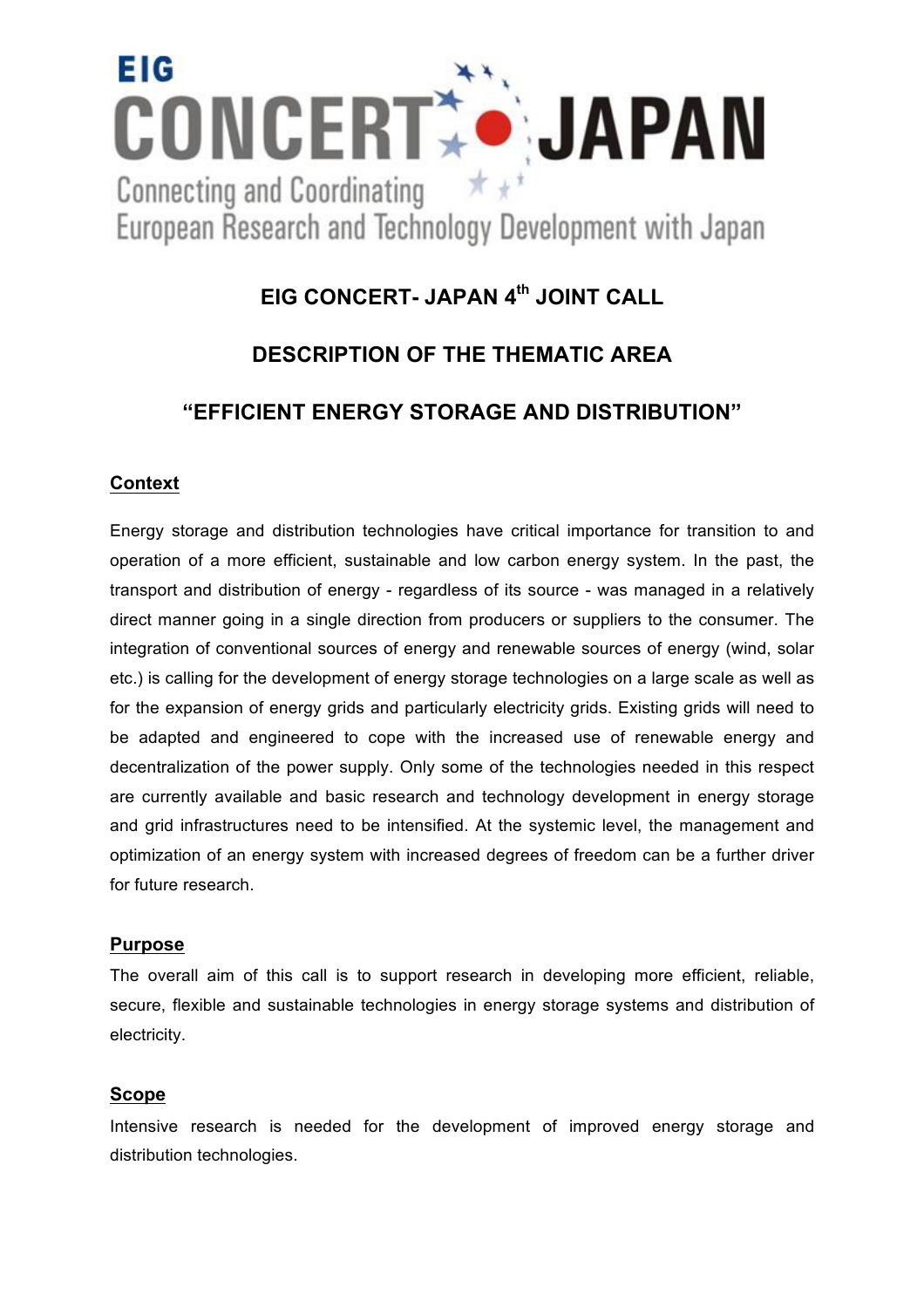### **EIG** CONCERT JAPAN  $*$ **Connecting and Coordinating**

European Research and Technology Development with Japan

In the scope of this call, energy storage research may address all areas of energy storage technologies including:

- Chemical and electrochemical technologies (including alternatives to critical metals used in efficient energy storage);
- Electrical technologies;
- Mechanical and thermal storage technologies.

The research could address stationary applications as well as mobile applications. Research may range from the development of improved storage systems for smart grids to hydrogen and solid oxide fuel cells for vehicles.

Research on energy distribution within this call is expected to address innovative energy transmission and distribution concepts. The key aspects in this context cover a broad spectrum: they range from the development of new components (such as direct current power transmission technology and superconductivity technology) to modelling for planning purposes and secure, efficient operation of electricity grids as well as to the demonstration and assessment of new technologies and systems analysis issues. In this context, research may address:

- Numerical simulation of smart grids;
- Microgrids and renewable energy integration;
- IT solutions such as Scada systems;
- Grid integration of renewable energy sources as well as other distributed and intermittent energy sources;
- Electromobility and challenges for power systems.

This call for Efficient Energy Storage and Distribution is not exclusive to the above mentioned research issues and the call is open to any other research issue addressing the problems in efficient distribution and storage of energy. Proposals that are orientated towards emerging technologies or ideas based on unique and innovative concepts are encouraged.

*N.B. Applicants should thoroughly check the relevant national/regional regulations oft he Joint Call text to confirm the precise eligible research scope for their country/region.*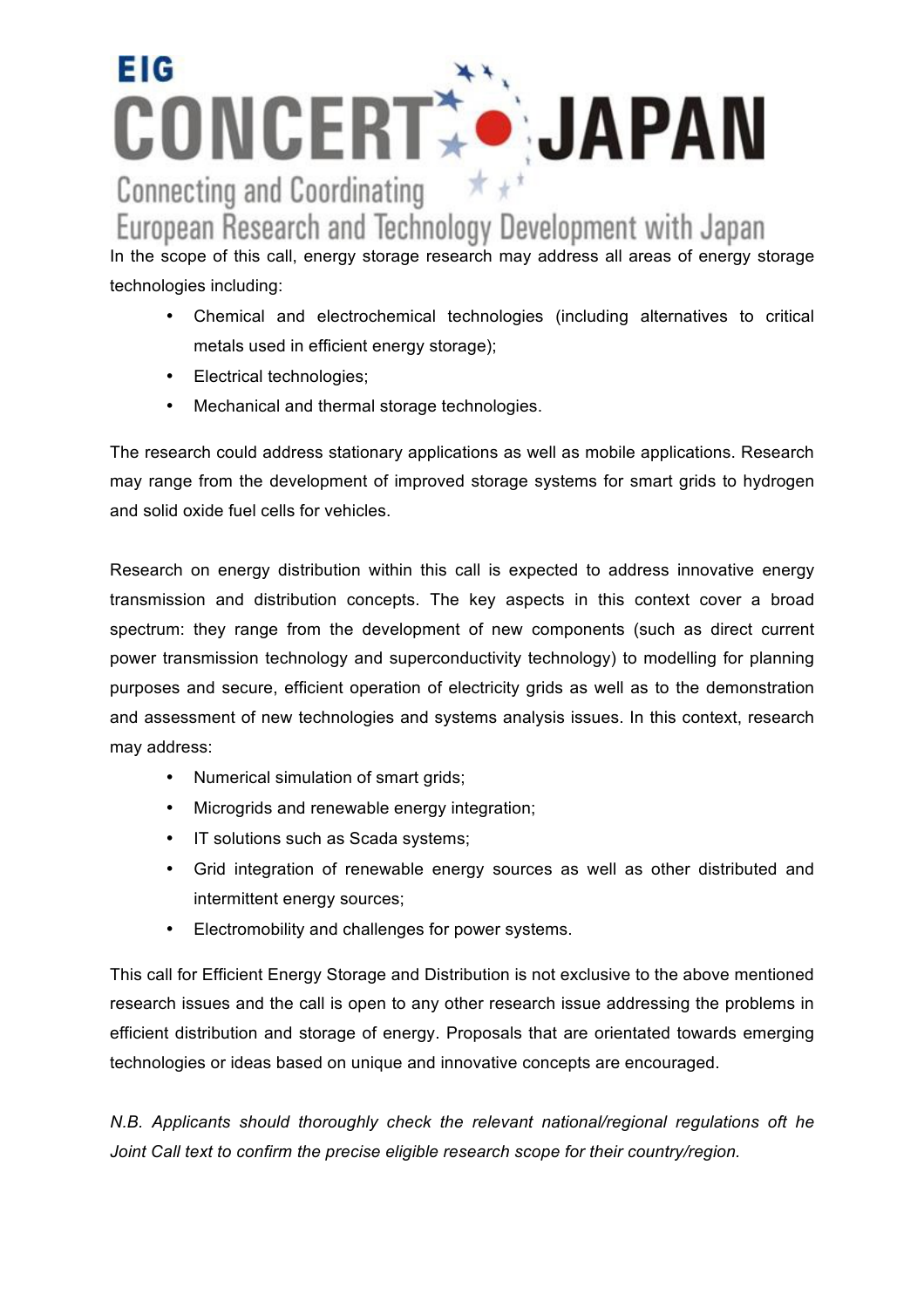## **EIG CONCERT: JAPAN**  $\star$   $\star$

**Connecting and Coordinating** 

European Research and Technology Development with Japan

#### **List of Keywords:**

- 1. Energy distribution concepts
- 2. Energy storage systems
- 3. Batteries technology
- 4. Supercapacitors technology
- 5. Sustainable energy
- 6. Low carbon energy
- 7. Chemical and electrochemical technologies
- 8. Electrical technology
- 9. Mechanical technology
- 10. Thermal technology
- 11. Fuel Cells
- 12. Hydrogen
- 13. Solid oxide fuel cells
- 14. Stationary applications
- 15. Mobile applications
- 16. Alternative critical materials
- 17. Renewable energy integration
- 18. Distributed or intermittent energy sources integration
- 19. Energy transportation
- 20. Electricity grids
- 21. Power transmission technologies
- 22. Superconductivity technology
- 23. Innovative system analysis